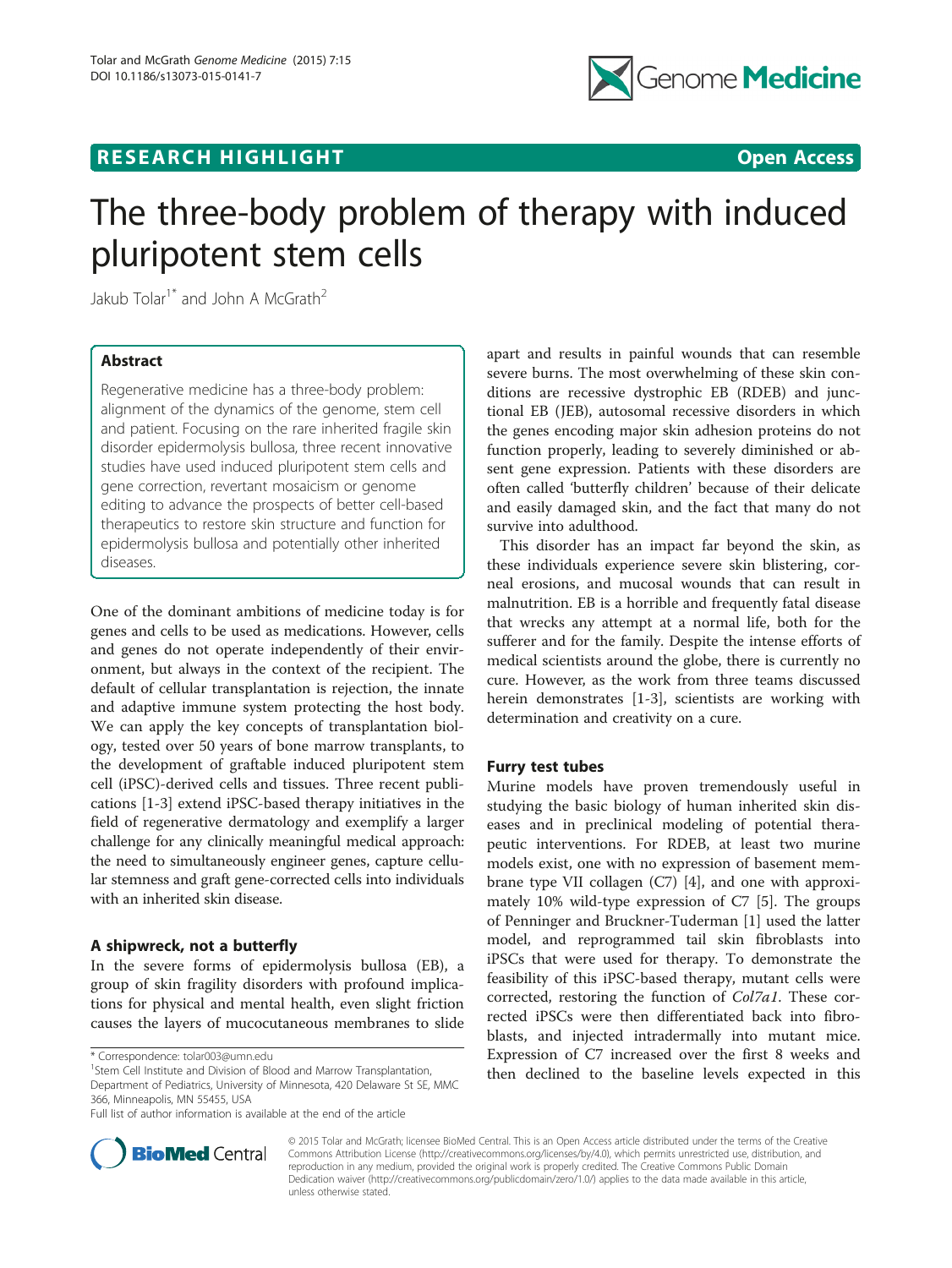model of RDEB (corresponding with the decline of donor cells to undetectable numbers over the same period). Importantly, no obvious abnormal inflammatory response, fibrosis or tumor formation (such as teratoma derived from an errant iPSC, or squamous cell carcinoma (SCC) associated with the pathophysiology of RDEB) was observed over the 18 weeks after therapy. To demonstrate functionality of the new C7, the authors tested the skin stability and observed it increased after injection of corrected fibroblasts, but not after administration of uncorrected mutant cells. This is a key observation, since previous work indicated that injection of cells or just a cell-free solution can also increase expression of mutant C7 at the epidermal-dermal junction in human RDEB subjects with hypomorphic COL7A1 mutations [[6\]](#page-2-0) and improve wound healing, presumably in part by changing a chronic wound into an acute one.

#### Rebooted skin cells

Equally important to advances in the clinical application of iPSC therapy has been reprogramming keratinocytes, the major cell type expressing C7 in normal skin, with genetic reversion of the disease-causing mutations. Revertant mosaicism occurs in some RDEB patients, providing a source of naturally gene-corrected skin cells. Researchers have previously generated personalized iPSCs and iPSC-derived skin cells from individuals with JEB [[7](#page-2-0)], RDEB [\[8](#page-2-0)] and mosaic RDEB [[9](#page-2-0)]. Now Christiano and colleagues [\[2](#page-2-0)] have used keratinocytes with a naturally occurring reversion in the COL17A1 gene (encoding type XVII collagen) from a healthy appearing skin patch of an individual with JEB, reprogrammed them into iPSCs, and differentiated them into keratinocytes with the capacity to form skin-like organoids. These advances are elegant and promising tools in future EB therapies, even though three key challenges remain: the iPSCs were generated with retroviral-mediated transgenesis, which is unlikely to be acceptable in clinical trials; the skin-like equivalents are not true skin grafts; and the graftable keratinocytes have not yet been tested in a murine model of EB.

### Have a nice DNA

The brilliant approach represented by the work of Oro and colleagues [[3\]](#page-2-0) is aimed at helping the majority of people with EB who do not have clinically identifiable mosaic cells (or in whom the gene reversion leads to only partial restoration of collagen expression). They propose gene correction of EB-causing mutations by gene editing. In contrast to the predominant current approach to gene therapy using viral vectors to deliver the gene of interest to the genome (gene addition), gene editing employs homology-driven repair to replace the disease-causing mutation in situ, in principle leaving no

other footprint in the genome. This is important, as the viral vectors used in the past led in several instances to position effect after genomic insertion, activation of proto-oncogenes, and cancer. Gene editing has been used previously for correction of human RDEB mutation in skin cells reprogrammed to iPSCs and differentiated to keratinocytes [[10\]](#page-2-0), but in this work they used highly recombinogenic adeno-associated virus to mediate COL7A1 gene editing in RDEB fibroblasts, which they could reprogram to pluripotency and differentiate into keratinocytes. They have performed a thorough analysis of expression profiles and off-target effects in gene-edited cells and found no alterations with identifiable genotoxicity.

#### Second skin is not enough

Many new questions arise as the boundaries of genome and cellular engineering are explored. Firstly, it remains to be determined whether iPSC-derived skin cells can be induced to maintain long-lasting functionality, whether they can be injected repeatedly without side effects, and whether the extracellular matrix of EB skin can be modified to improve their therapeutic benefit. Secondly, the corrective mechanisms underpinning revertant mosaicism are not yet clear. How many cells are needed for clinically meaningful change in skin stability, and what is the *in vivo* selection advantage, if any, of the reverted cells? Finally, wounds in EB arise both inside and outside the body, in varying severity and longevity, and at any time. Using skin grafting for all the wounds may not be feasible, especially given that the skin is the largest organ of the body. Another difficulty is that EB is a systemic disease with not just cutaneous wounds, but also mucosal wounds (esophagus and mouth), corneal abrasions, and other organ malfunctions (such as chronic anemia, kidney dysfunction and bone/dental disease). The risk of SCC, typically aggressive, metastatic and lethal in severe generalized forms of EB, will also likely persist as long as any wounds remain.

Thus, the future of iPSC-based therapies in regenerative dermatology is difficult to predict. The customized gene-corrected cell is as yet only a tool. To realize its potential clinical benefit, it must be transplanted into the right environment and accepted, at least transiently. Thus, although none of these three tasks, collagen gene correction, skin cell culture and transplantation into individuals with EB, are singly sufficient, all are necessary as researchers continue to pursue ways to relieve the effects of this disorder. In the future, these three separate scientific foci must align and integrate to successfully see translation of exciting science into the clinic. This same approach is needed to grow confidence in applying iPSCs to other genetic disorders and to regenerative therapies in general.